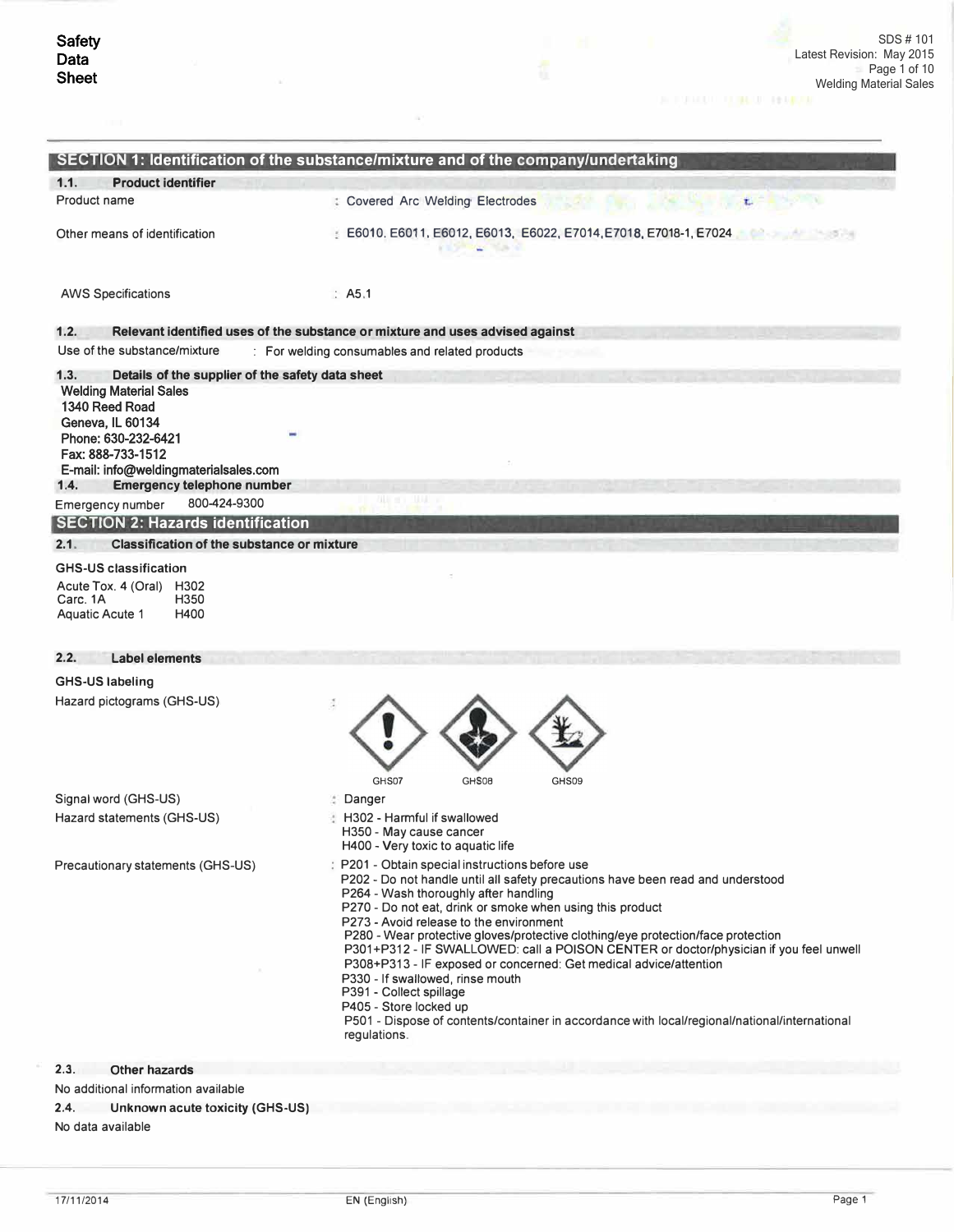Ġ,

41

# **SECTION 3: Composition/information on ingredients**

# 3.1. Substances

# Not applicable

# Full text of H-phrases: see section 16

# 3.2. Mixture

| <b>THE CARD LEADER</b><br><b>Name</b>                                | <b>Product identifier</b> | $\%$          | <b>GHS-US classification</b>                                                                                                                                 |
|----------------------------------------------------------------------|---------------------------|---------------|--------------------------------------------------------------------------------------------------------------------------------------------------------------|
| Iron (Fe)                                                            | (CAS No) 7439-89-6        | $55 - 70$     | Acute Tox. 4 (Oral), H302                                                                                                                                    |
| Calcium carbonate (CaCO <sub>3</sub> )                               | (CAS No) 1317-65-3        | $5 - 12$      | Not classified                                                                                                                                               |
| Aluminum (AI)                                                        | (CAS No) 7429-90-5        | $0 - 5$       | Not classified                                                                                                                                               |
| Sodium silicate (Na <sub>2</sub> O-NSiO <sub>2</sub> )               | (CAS No) 1344-09-8        | $0 - 5$       | Acute Tox. 4 (Oral), H302                                                                                                                                    |
| Cellulose                                                            | (CAS No) 65996-61-4       | $\leq$ 5      | Not classified                                                                                                                                               |
| Mineral silicates                                                    | (CAS No) 1332-58-7        | $\leq$ 5      | Not classified                                                                                                                                               |
| Titanium dioxide $(TiO2)$                                            | (CAS No) 13463-67-7       | $0 - 3$       | Carc 2, H351                                                                                                                                                 |
| Potassium silicate (K <sub>2</sub> O <sub>3</sub> SiO <sub>3</sub> ) | (CAS No) 1312-76-1        | $0 - 3$       | Acute Tox. 4 (Oral), H302                                                                                                                                    |
| Magnesite ( $MqCO3$ )                                                | (CAS No) 546-93-0         | $0 - 2$       | Not classified                                                                                                                                               |
| Manganese (Mn)                                                       | (CAS No) 7439-96-5        | $0.45 - 1.75$ | Not classified                                                                                                                                               |
| Aluminum oxide $(Al2O3)$                                             | (CAS No) 1344-28-1        | $0 - 1$       | Not classified                                                                                                                                               |
| Potassium carbonate                                                  | (CAS No) 584-08-7         | $\leq$ 1      | Acute Tox. 4 (Oral), H302                                                                                                                                    |
| Silicon (Si)                                                         | (CAS No) 7440-21-3        | $0.12 - 0.8$  | Not classified                                                                                                                                               |
| Quartz $(SIO2)$                                                      | (CAS No) 14808-60-7       | $0.15 - 0.2$  | Acute Tox. 4 (Oral), H302<br>Carc. 1A, H350                                                                                                                  |
| Fluorspar (CaF2)                                                     | (CAS No) 7789-75-5        | < 0.01        | Acute Tox. Not classified (Oral)                                                                                                                             |
| Magnesium oxide $(MgO2)$                                             | (CAS No) 1309-48-4        | < 0.01        | Not classified                                                                                                                                               |
| Zinc oxide $(ZnO2)$                                                  | (CAS No) 1314-13-2        | < 0.01        | Acute Tox. 4 (Oral), H302<br>Acute Tox. 4 (Inhalation), H332<br>Repr. 1A, H360<br><b>STOT RE 2, H373</b><br>Aquatic Acute 1, H400<br>Aquatic Chronic 1, H410 |

# **SECTION 4: First aid measures**

| 4.1.<br>Description of first aid measures                           |                                                                                                                                                                                                                                                                                                                                                                                                                                                                                                                                                                                                                                                                                                                                                                                                                                                                                                                                                     |
|---------------------------------------------------------------------|-----------------------------------------------------------------------------------------------------------------------------------------------------------------------------------------------------------------------------------------------------------------------------------------------------------------------------------------------------------------------------------------------------------------------------------------------------------------------------------------------------------------------------------------------------------------------------------------------------------------------------------------------------------------------------------------------------------------------------------------------------------------------------------------------------------------------------------------------------------------------------------------------------------------------------------------------------|
| First-aid measures after inhalation                                 | Remove to fresh air. If not breathing, give artificial respiration. If breathing is difficult, give<br>oxygen. Get medical attention.                                                                                                                                                                                                                                                                                                                                                                                                                                                                                                                                                                                                                                                                                                                                                                                                               |
| First-aid measures after skin contact                               | Flush with water for at least 15 minutes. Seek medical attention if irritation develops or persists.                                                                                                                                                                                                                                                                                                                                                                                                                                                                                                                                                                                                                                                                                                                                                                                                                                                |
| First-aid measures after eye contact                                | Immediately flush eyes with water and continue washing for at least 15 minutes. Obtain medical<br>attention if discomfort persists.                                                                                                                                                                                                                                                                                                                                                                                                                                                                                                                                                                                                                                                                                                                                                                                                                 |
| First-aid measures after ingestion                                  | Do NOT induce vomiting. Get immediate medical attention.                                                                                                                                                                                                                                                                                                                                                                                                                                                                                                                                                                                                                                                                                                                                                                                                                                                                                            |
| 4.2.<br>Most important symptoms and effects, both acute and delayed |                                                                                                                                                                                                                                                                                                                                                                                                                                                                                                                                                                                                                                                                                                                                                                                                                                                                                                                                                     |
| Symptoms/injuries after inhalation                                  | Short-term (acute) overexposure to the gases, fumes, and dusts may include irritation of the<br>eyes, lungs, nose, and throat. Some toxic gases associated with welding may cause pulmonary<br>edema, asphyxiation, and death.                                                                                                                                                                                                                                                                                                                                                                                                                                                                                                                                                                                                                                                                                                                      |
|                                                                     | Acute overexposure may include signs and symptoms such as watery eyes, nose and throat<br>irritation, headache, dizziness, difficulty in breathing, frequent coughing, or chest pain. The<br>presence of chromium/chromate in fume can cause irritation of nasal membranes and skin. The<br>presence of nickel compounds in fume can cause metallic taste, nausea, tightness of chest,<br>fever, and allergic reaction. Excessive inhalation or ingestion of manganese can produce<br>manganese poisoning. Overexposure to manganese compounds may affect the central nervous<br>system, symptoms of which are languor, sleepiness, muscular weakness, emotional<br>disturbances, and spastic gait resembling Parkinsonism. These symptoms can become<br>progressive and permanent if not treated. Excessive inhalation of fumes may cause "Metal Fume<br>Fever" with Flu-like symptoms such as chills, fever, body aches, vomiting, sweating, etc. |
| Symptoms/injuries after skin contact                                | Dusts may cause irritation.                                                                                                                                                                                                                                                                                                                                                                                                                                                                                                                                                                                                                                                                                                                                                                                                                                                                                                                         |
| Symptoms/injuries after eye contact                                 | Causes eye irritation.                                                                                                                                                                                                                                                                                                                                                                                                                                                                                                                                                                                                                                                                                                                                                                                                                                                                                                                              |
| Symptoms/injuries after ingestion                                   | Not an anticipated route of exposure during normal product handling. May be harmful if ingested.                                                                                                                                                                                                                                                                                                                                                                                                                                                                                                                                                                                                                                                                                                                                                                                                                                                    |
| 4.3.                                                                | Indication of any immediate medical attention and special treatment needed                                                                                                                                                                                                                                                                                                                                                                                                                                                                                                                                                                                                                                                                                                                                                                                                                                                                          |
| No additional information available                                 |                                                                                                                                                                                                                                                                                                                                                                                                                                                                                                                                                                                                                                                                                                                                                                                                                                                                                                                                                     |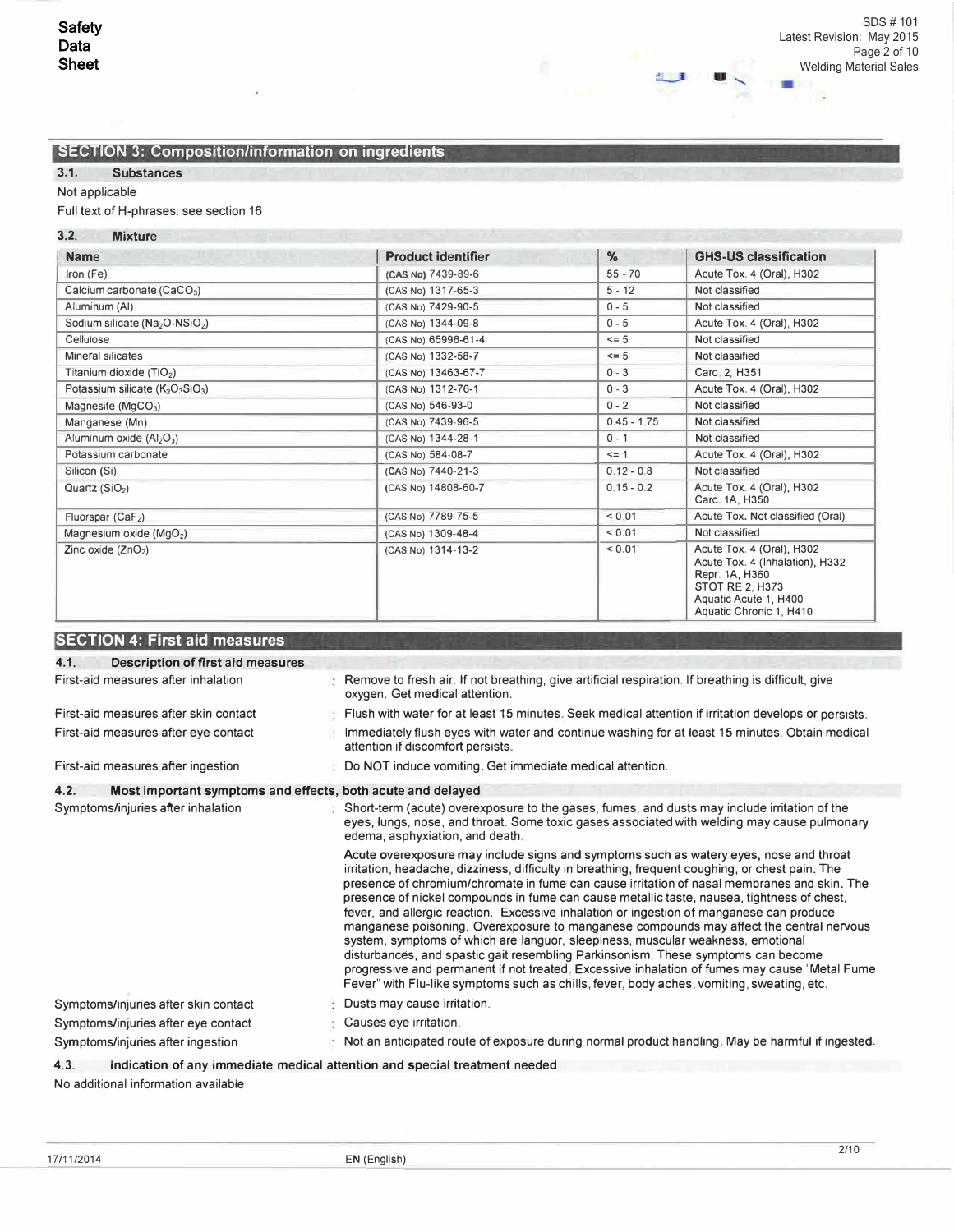i.

17/11/2014

|                                               | <b>SECTION 5: Firefighting measures</b>                             |                                                             |  |
|-----------------------------------------------|---------------------------------------------------------------------|-------------------------------------------------------------|--|
| <b>Extinguishing media</b><br>5.1.            |                                                                     |                                                             |  |
| Suitable extinguishing media                  |                                                                     | : Use extinguishing media appropriate for surrounding fire. |  |
| Unsuitable extinguishing media                | : None.                                                             |                                                             |  |
| 5.2.                                          | Special hazards arising from the substance or mixture               |                                                             |  |
| Fire hazard                                   | Not flammable.                                                      |                                                             |  |
| <b>Explosion hazard</b>                       | None known.                                                         |                                                             |  |
| 5.3.<br><b>Advice for firefighters</b>        |                                                                     |                                                             |  |
| Protection during firefighting                | Firefighters should wear full protective gear.                      |                                                             |  |
|                                               | <b>SECTION 6: Accidental release measures</b>                       |                                                             |  |
| 6.1.                                          | Personal precautions, protective equipment and emergency procedures |                                                             |  |
| 6.1.1.<br>No additional information available | For non-emergency personnel                                         |                                                             |  |
| 6.1.2.                                        | For emergency responders                                            |                                                             |  |
| No additional information available           |                                                                     |                                                             |  |
| 6.2.<br>Avoid release to the environment      | <b>Environmental precautions</b>                                    |                                                             |  |
| 6.3.                                          | Methods and material for containment and cleaning up                |                                                             |  |
| For containment                               | No special measures required.                                       |                                                             |  |
| Methods for cleaning up                       | : Attempt to reclaim the product, if this is possible.              |                                                             |  |
| 6.4.                                          | Reference to other sections                                         |                                                             |  |
| No additional information available           |                                                                     |                                                             |  |
| <b>SECTION 7: Handling and storage</b>        |                                                                     |                                                             |  |
| 7.1.                                          | <b>Precautions for safe handling</b>                                |                                                             |  |
|                                               |                                                                     |                                                             |  |
| Precautions for safe handling                 |                                                                     | : Avoid generating dust. Avoid inhaling welding fumes.      |  |
| 7.2.                                          | Conditions for safe storage, including any incompatibilities        |                                                             |  |
| Storage conditions                            | : No special storage necessary.                                     |                                                             |  |
| 7.3.                                          |                                                                     |                                                             |  |
| Specific end use(s)                           | For welding consumables and related products                        |                                                             |  |
|                                               |                                                                     |                                                             |  |
| 8.1.<br><b>Control parameters</b>             | <b>SECTION 8: Exposure controls/personal protection</b>             |                                                             |  |
|                                               |                                                                     |                                                             |  |
| Silicon (7440-21-3)<br><b>USA OSHA</b>        | OSHA PEL (TWA) (mg/m <sup>3</sup> )                                 |                                                             |  |
|                                               |                                                                     | $5$ mg/m $3$                                                |  |
| <b>Manganese (7439-96-5)</b>                  |                                                                     |                                                             |  |
| <b>USA ACGIH</b>                              | ACGIHTWA (mg/m <sup>3</sup> )                                       | $0.1 \text{ mg/m}^3$                                        |  |
| <b>USA OSHA</b>                               | OSHA PEL (Ceiling) (mg/m <sup>3</sup> )                             | $5 \text{ mg/m}^3$                                          |  |
| Aluminum (7429-90-5)                          |                                                                     |                                                             |  |
| <b>USA ACGIH</b>                              | ACGIHTWA (mg/m <sup>3</sup> )                                       | 1 mg/ $m3$                                                  |  |
| <b>USA OSHA</b>                               | OSHA PEL (TWA) (mg/m <sup>3</sup> )                                 | $5 \text{ mg/m}^3$                                          |  |
| Magnesium oxide (1309-48-4)                   |                                                                     |                                                             |  |
| <b>USA ACGIH</b>                              | ACGIHTWA (mg/m <sup>3</sup> )                                       | $10$ mg/m <sup>3</sup>                                      |  |
| <b>USA OSHA</b>                               | OSHA PEL (TWA) (mg/m <sup>3</sup> )                                 | $15 \text{ mg/m}^3$                                         |  |
|                                               |                                                                     |                                                             |  |
| Zinc oxide (1314-13-2)<br><b>USA ACGIH</b>    | ACGIHTWA (mg/m <sup>3</sup> )                                       | $2$ mg/m <sup>3</sup>                                       |  |

EN (English)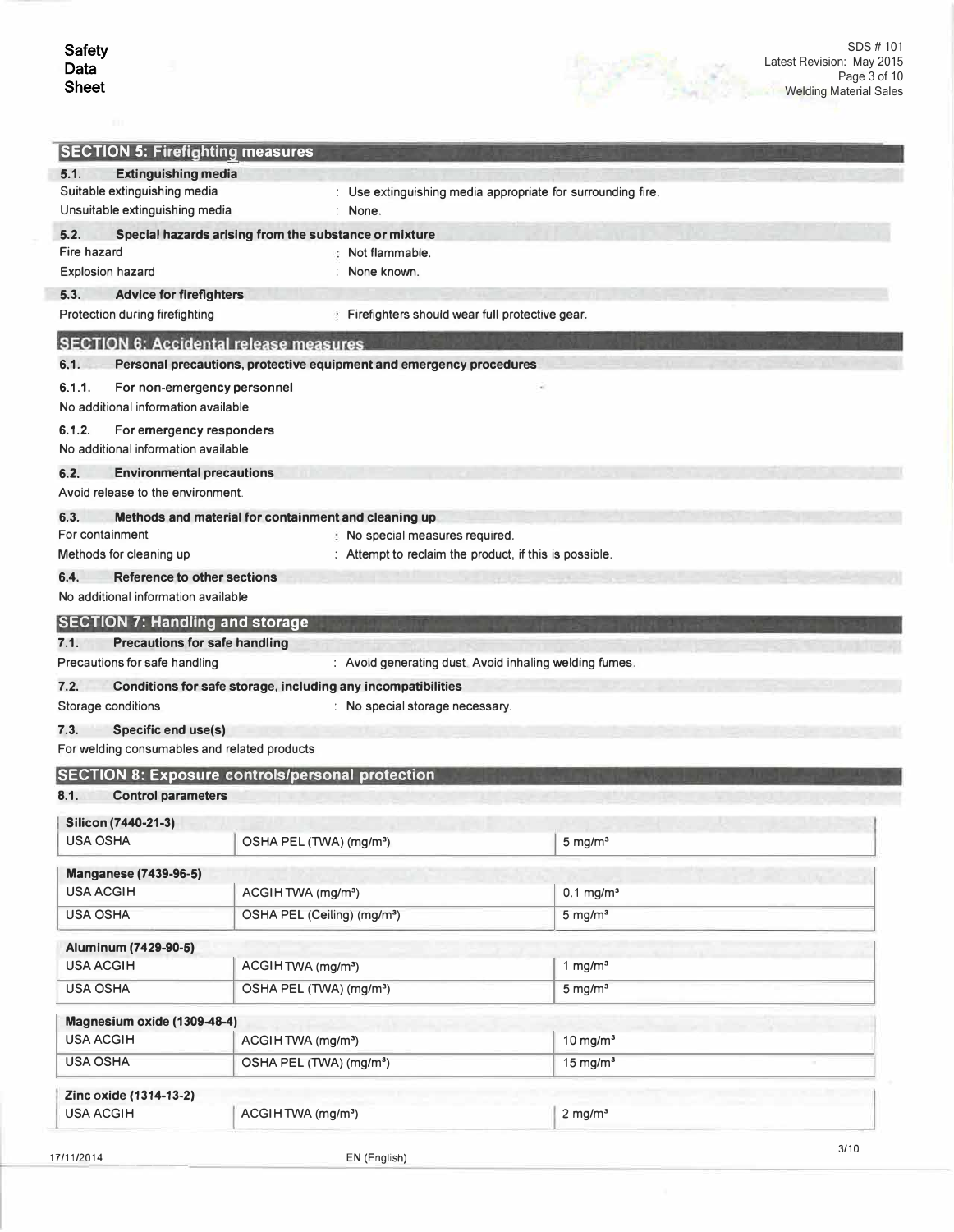| Zinc oxide (1314-13-2)                                       |                                                                |                                                                                                                                                                                                                                                                                                   |  |  |  |
|--------------------------------------------------------------|----------------------------------------------------------------|---------------------------------------------------------------------------------------------------------------------------------------------------------------------------------------------------------------------------------------------------------------------------------------------------|--|--|--|
| <b>USA ACGIH</b>                                             | ACGIH STEL (mg/m <sup>3</sup> )                                | 10 mg/ $m3$                                                                                                                                                                                                                                                                                       |  |  |  |
| <b>USA OSHA</b>                                              | OSHA PEL (TWA) (mg/m <sup>3</sup> )                            | $5 \,\mathrm{mq/m^3}$                                                                                                                                                                                                                                                                             |  |  |  |
| Aluminum oxide (1344-28-1)                                   |                                                                |                                                                                                                                                                                                                                                                                                   |  |  |  |
| <b>USA OSHA</b>                                              | OSHA PEL (TWA) (mq/m <sup>3</sup> )                            | $5 \text{ mg/m}^3$                                                                                                                                                                                                                                                                                |  |  |  |
| Titanium dioxide (13463-67-7)                                |                                                                |                                                                                                                                                                                                                                                                                                   |  |  |  |
| <b>USA ACGIH</b>                                             | ACGIH TWA (mg/m <sup>3</sup> )                                 | $10$ mg/m <sup>3</sup>                                                                                                                                                                                                                                                                            |  |  |  |
| <b>USA OSHA</b>                                              | OSHA PEL (TWA) (mg/m <sup>3</sup> )                            | $15 \text{ mg/m}^3$                                                                                                                                                                                                                                                                               |  |  |  |
| Calcium carbonate (1317-65-3)                                |                                                                |                                                                                                                                                                                                                                                                                                   |  |  |  |
| <b>USA OSHA</b>                                              | OSHA PEL (TWA) (mg/m <sup>3</sup> )                            | $5 \text{ mg/m}^3$                                                                                                                                                                                                                                                                                |  |  |  |
| Quartz (14808-60-7)                                          |                                                                |                                                                                                                                                                                                                                                                                                   |  |  |  |
| <b>USA ACGIH</b>                                             | ACGIH TWA (mg/m <sup>3</sup> )                                 | $0.025$ mg/m <sup>3</sup>                                                                                                                                                                                                                                                                         |  |  |  |
| <b>Magnesite (546-93-0)</b>                                  |                                                                |                                                                                                                                                                                                                                                                                                   |  |  |  |
| <b>USA OSHA</b>                                              | OSHA PEL (TWA) (mg/m <sup>3</sup> )                            | $5 \text{ mg/m}^3$                                                                                                                                                                                                                                                                                |  |  |  |
| Mineral silicates (1332-58-7)                                |                                                                |                                                                                                                                                                                                                                                                                                   |  |  |  |
| <b>USA ACGIH</b>                                             | ACGIH TWA (mg/m <sup>3</sup> )                                 | $2$ mg/m <sup>3</sup>                                                                                                                                                                                                                                                                             |  |  |  |
| <b>USA OSHA</b>                                              | OSHA PEL (TWA) (mg/m <sup>3</sup> )                            | $5 \text{ mg/m}^3$                                                                                                                                                                                                                                                                                |  |  |  |
|                                                              |                                                                |                                                                                                                                                                                                                                                                                                   |  |  |  |
| 8.2.                                                         |                                                                |                                                                                                                                                                                                                                                                                                   |  |  |  |
| <b>Exposure controls</b><br>Appropriate engineering controls |                                                                | Local exhaust and general ventilation must be adequate to meet exposure standards.                                                                                                                                                                                                                |  |  |  |
| Hand protection                                              | Wear welding gloves.                                           |                                                                                                                                                                                                                                                                                                   |  |  |  |
| Eye protection                                               |                                                                | Wear helmet or face shield with filter lens of appropriate shade number. See ANSI/ASC Z49.1                                                                                                                                                                                                       |  |  |  |
|                                                              |                                                                | Section 4.2. Provide protective screens and flash goggles, if necessary, to shield others,                                                                                                                                                                                                        |  |  |  |
| Skin and body protection                                     |                                                                | Wear head and body protection, which help to prevent injury from radiation, sparks, flame and<br>electrical shock. See ANSI Z49.1. At a minimum this includes welder's gloves and a protective<br>face shield, and may include arm protectors, aprons, hats, shoulder protection, as well as dark |  |  |  |
|                                                              |                                                                | substantial clothing. Train the employee not to touch live electrical parts and to insulate<br>him/herself from work and ground. Welders should not wear short sleeve shirts or short pants.                                                                                                      |  |  |  |
| Respiratory protection                                       | protection should be worn.                                     | If exposure limits are exceeded or irritation is experienced, NIOSH approved respiratory                                                                                                                                                                                                          |  |  |  |
|                                                              |                                                                |                                                                                                                                                                                                                                                                                                   |  |  |  |
| 9.1.                                                         | <b>SECTION 9: Physical and chemical properties</b>             |                                                                                                                                                                                                                                                                                                   |  |  |  |
| Physical state                                               | Information on basic physical and chemical properties<br>Solid |                                                                                                                                                                                                                                                                                                   |  |  |  |
| Appearance                                                   | Rods or wire                                                   |                                                                                                                                                                                                                                                                                                   |  |  |  |
| Color                                                        | Metallic                                                       |                                                                                                                                                                                                                                                                                                   |  |  |  |
| Odor                                                         | No data available                                              |                                                                                                                                                                                                                                                                                                   |  |  |  |
| Odor threshold                                               | No data available                                              |                                                                                                                                                                                                                                                                                                   |  |  |  |
| рH                                                           | No data available                                              |                                                                                                                                                                                                                                                                                                   |  |  |  |
| Relative evaporation rate (butylacetate=1)                   | No data available                                              |                                                                                                                                                                                                                                                                                                   |  |  |  |
| Melting point                                                | No data available                                              |                                                                                                                                                                                                                                                                                                   |  |  |  |
| Freezing point                                               | No data available                                              |                                                                                                                                                                                                                                                                                                   |  |  |  |
| Boiling point                                                | No data available                                              |                                                                                                                                                                                                                                                                                                   |  |  |  |
| Flash point                                                  | No data available                                              |                                                                                                                                                                                                                                                                                                   |  |  |  |
| Self ignition temperature                                    | No data available                                              |                                                                                                                                                                                                                                                                                                   |  |  |  |
| Decomposition temperature                                    | No data available                                              |                                                                                                                                                                                                                                                                                                   |  |  |  |
| Flammability (solid, gas)                                    | No data available                                              |                                                                                                                                                                                                                                                                                                   |  |  |  |
| Vapour pressure                                              | No data available                                              |                                                                                                                                                                                                                                                                                                   |  |  |  |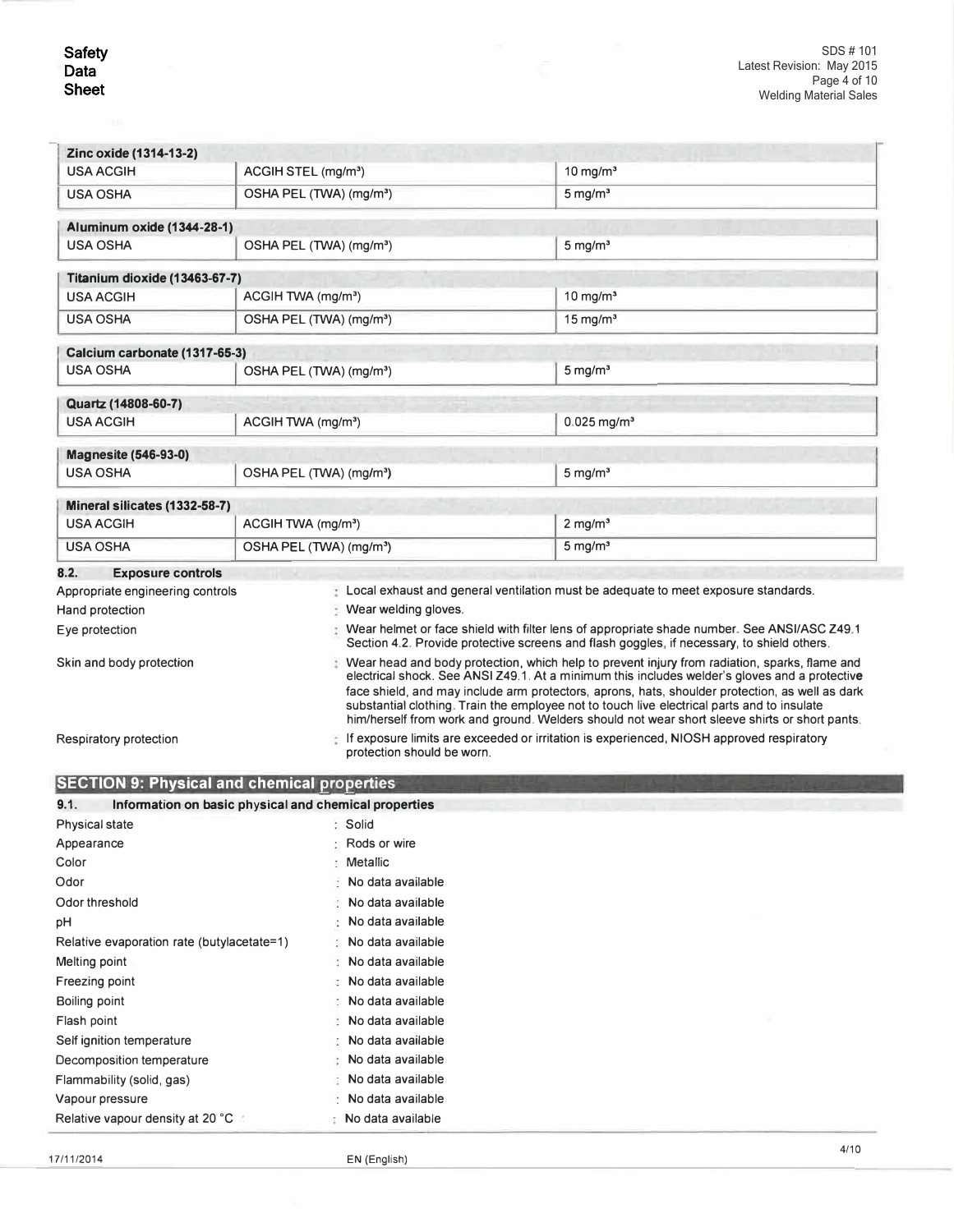| <b>Relative density</b>     | No data available              |
|-----------------------------|--------------------------------|
| Solubility                  | No data available              |
| Log Pow                     | No data available              |
| Log Kow                     | No data available<br>÷         |
| Viscosity, kinematic        | $\therefore$ No data available |
| Viscosity, dynamic          | No data available              |
| <b>Explosive properties</b> | No data available<br>÷         |
| Oxidising properties        | No data available              |
| <b>Explosive limits</b>     | No data available              |

## **9.2. Other information**

#### No additional information available

## **SECTION 10: Stability and reactivity**

#### 10.1. Reactivity

#### No additional information available

#### **10.2. Chemical stability**

The product is stable at normal handling and storage conditions.

#### **10.3. Possibility of hazardous reactions**

Will not occur.

## **10.4. Conditions to avoid**

None.

#### **10.5. Incompatible materials**

None.

#### **10.6. Hazardous decomposition products**

Welding fumes and gases cannot be classified simply. The composition and quantity of both are dependent upon the metal being welded, the process, procedure and welding consumables used. Other conditions which also influence the composition and quantity of the fumes and gases to which workers may be exposed include: coating on the metal being welded (i.e. paint, painting, galvanizing), the number of welders, the volume of the work area, the quality and the amount of ventilation, the position of the welders head with respect to the fume plume, as well as the presence of contaminants in the atmosphere (such as chlorinated hydrocarbon vapors from the cleaning and degreasing activities).

When an electrode is consumed, the fume and gas decomposition products generated are different in percent and form from the ingredients listed in Section 3. Fume and gas decomposition, and not the ingredients in the electrode, are important. The concentration of a given fume or gas component may decrease or increase by many times the original concentration. Also, new compounds not in the electrodes may form. Decomposition products of normal operation include those originating from the volatilization, reaction or oxidation of the materials shown in Section 3, plus those from the base metal coating, etc., as noted above. Reasonable expected fume constituents of this product would include: Complex oxides of iron, manganese, silicon, chromium, nickel, columbium, molybdenum, copper, carbon dioxide, carbon monoxide, ozone and nitrogen oxides. Some products will also contain antimony, barium, molybdenum, aluminum, columbium, magnesium, strontium, tungsten, and or zirconium. Fume limit for chromium, nickel and or manganese may be reached before limit of 5 mg/m3 of general welding fumes is reached.

Gaseous reaction products may include carbon monoxide and carbon dioxide. Ozone and nitrogen oxides may be formed by the radiation from the arc. Determine the composition and quantity of fumes and gases to which workers are exposed by taking an air sample from inside the welder's helmet if worn or in the worker's breathing zone. Improve ventilation if exposures are not below limits. See ANSI/AWS F1.1, F1.3 and F1.5, available from the American Welding Society, 550 N.W. LeJeune Road, Miami, FL 33126.

#### **SECTION 11: Toxicological information**

#### **11.1. Information on toxicological effects**

| Acute toxicity                 | Harmful if swallowed.    |  |  |
|--------------------------------|--------------------------|--|--|
| <b>Carbon Steel Electrodes</b> |                          |  |  |
| ATE (oral)                     | 500.000 mg/kg bodyweight |  |  |
| Iron (7439-89-6)               |                          |  |  |
| LD50 oral rat                  | 984 mg/kg                |  |  |
| ATE (oral)                     | 984.000 mg/kg            |  |  |
| Silicon (7440-21-3)            |                          |  |  |
| ATE (oral)                     | 3160.000 mg/kg           |  |  |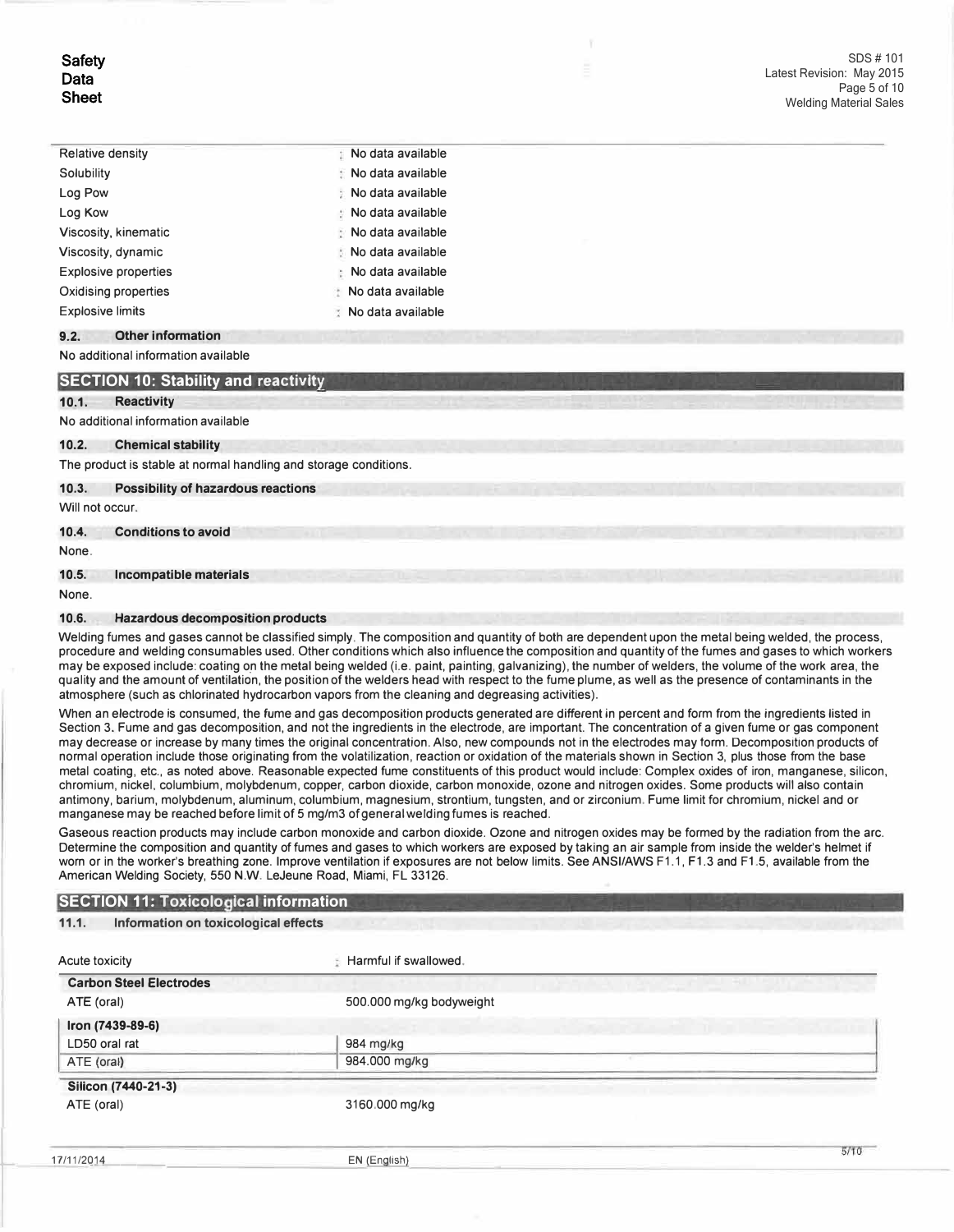17/11/2014

| <b>Manganese (7439-96-5)</b>                                  |                                                                            |      |
|---------------------------------------------------------------|----------------------------------------------------------------------------|------|
| ATE (oral)                                                    | 9000000.000 mg/kg                                                          |      |
| Zinc oxide (1314-13-2)                                        |                                                                            |      |
| LD50 oral rat                                                 | > 5000 mg/kg                                                               |      |
| ATE (oral)                                                    | 500.000 mg/kg                                                              |      |
| <b>Aluminum oxide (1344-28-1)</b>                             |                                                                            |      |
| LD50 oral rat                                                 | > 5000 mg/kg                                                               |      |
| Titanium dioxide (13463-67-7)                                 |                                                                            |      |
| LD50 oral rat                                                 | > 10000 mg/kg                                                              |      |
| Sodium silicate (1344-09-8)                                   |                                                                            |      |
| LD50 oral rat                                                 | 1153 mg/kg                                                                 |      |
| ATE (oral)                                                    | 1153.000 mg/kg                                                             |      |
| Quartz (14808-60-7)                                           |                                                                            |      |
| LD50 oral rat                                                 | 500 mg/kg                                                                  |      |
| ATE (oral)                                                    | 500.000 mg/kg                                                              |      |
|                                                               |                                                                            |      |
| Potassium carbonate (584-08-7)                                |                                                                            |      |
| LD50 oral rat<br>ATE (oral)                                   | 1870 mg/kg                                                                 |      |
|                                                               | 1870.000 mg/kg                                                             |      |
| Fluorspar (CaF2) (7789-75-5)                                  |                                                                            |      |
| LD50 oral rat                                                 | 4250 mg/kg                                                                 |      |
| ATE (oral)                                                    | 4250.000 mg/kg bodyweight                                                  |      |
| Potassium silicate (1312-76-1)                                |                                                                            |      |
| LD50 oral rat                                                 | 1300 mg/kg                                                                 |      |
| ATE (oral)                                                    | 1300.000 mg/kg bodyweight                                                  |      |
| Skin corrosion/irritation                                     | Not classified                                                             |      |
| Serious eye damage/irritation                                 | Not classified                                                             |      |
| Respiratory or skin sensitisation                             | Not classified                                                             |      |
| Germ cell mutagenicity                                        | Not classified                                                             |      |
| Carcinogenicity                                               | May cause cancer.                                                          |      |
| Titanium dioxide (13463-67-7)                                 |                                                                            |      |
| IARC group                                                    | 2B - Possibly carcinogenic to humans                                       |      |
|                                                               |                                                                            |      |
| Quartz (14808-60-7)                                           |                                                                            |      |
| <b>IARC</b> group<br>National Toxicology Program (NTP) Status | 1 - Carcinogenic to humans<br>2 - Known Human Carcinogens                  |      |
|                                                               | Not classified                                                             |      |
| Reproductive toxicity                                         |                                                                            |      |
| Specific target organ toxicity (single exposure)              | : Not classified                                                           |      |
| Specific target organ toxicity (repeated<br>exposure)         | Not classified                                                             |      |
| Aspiration hazard                                             | Not classified                                                             |      |
| <b>SECTION 12: Ecological information</b>                     |                                                                            |      |
| 12.1.<br><b>Toxicity</b>                                      |                                                                            |      |
| Sodium silicate (1344-09-8)                                   |                                                                            |      |
| LC50 fishes 1                                                 | 301 - 478 mg/l (Exposure time: 96 h - Species: Lepomis macrochirus)        |      |
| LC50 fish 2                                                   | 3185 mg/l (Exposure time: 96 h - Species: Brachydanio rerio [semi-static]) |      |
| Potassium silicate (1312-76-1)                                |                                                                            |      |
| LC50 fishes 1                                                 | 301 - 478 mg/l (Exposure time: 96 h - Species: Lepomis macrochirus)        |      |
|                                                               |                                                                            |      |
|                                                               |                                                                            | 6/10 |

EN (English)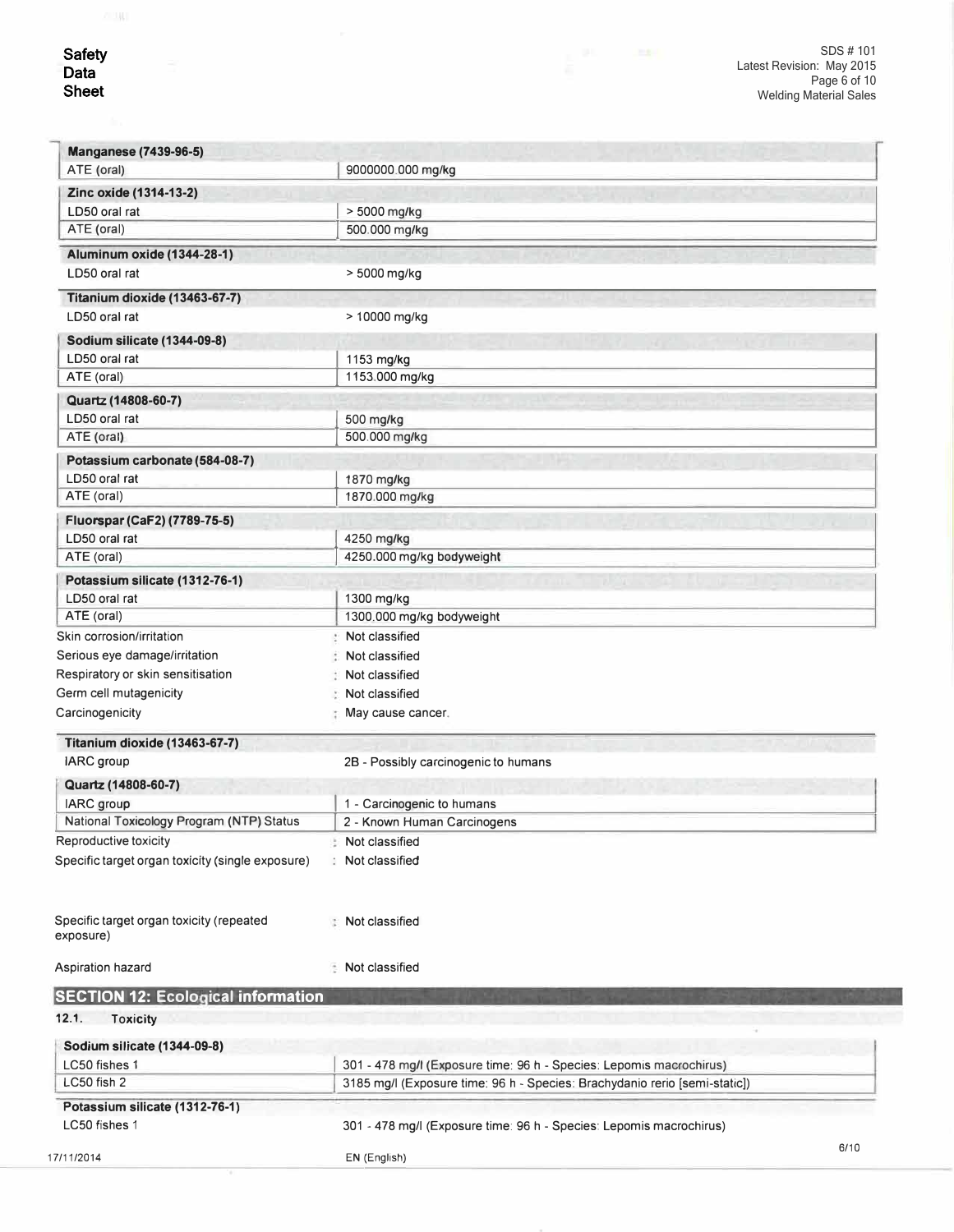$\mathbb{R}^n$ 

| Potassium silicate (1312-76-1)<br>LC50 fish 2                                                                  | 3185 mg/l (Exposure time: 96 h - Species: Brachydanio rerio [semi-static])                            |      |
|----------------------------------------------------------------------------------------------------------------|-------------------------------------------------------------------------------------------------------|------|
| 12.2.<br><b>Persistence and degradability</b>                                                                  |                                                                                                       |      |
| No additional information available                                                                            |                                                                                                       |      |
| 12.3.<br><b>Bioaccumulative potential</b>                                                                      |                                                                                                       |      |
| <b>Sodium silicate (1344-09-8)</b>                                                                             |                                                                                                       |      |
| BCF fish 1                                                                                                     | (no bioaccumulation expected)                                                                         |      |
| Potassium silicate (1312-76-1)                                                                                 |                                                                                                       |      |
| BCF fish 1                                                                                                     | (no bioaccumulation expected)                                                                         |      |
| 12.4.<br><b>Mobility in soil</b>                                                                               |                                                                                                       |      |
| No additional information available                                                                            |                                                                                                       |      |
| 12.5.<br><b>Other adverse effects</b>                                                                          |                                                                                                       |      |
| No additional information available                                                                            |                                                                                                       |      |
| <b>SECTION 13: Disposal considerations</b>                                                                     |                                                                                                       |      |
| 13.1.<br><b>Waste treatment methods</b>                                                                        |                                                                                                       |      |
| Waste disposal recommendations                                                                                 | : Dispose of contents/container in accordance with local/regional/national/international regulations. |      |
| <b>SECTION 14: Transport information</b>                                                                       |                                                                                                       |      |
| In accordance with DOT / ADR / RID / ADNR / IMDG / ICAO / IATA                                                 |                                                                                                       |      |
| 14.1.<br><b>UN number</b>                                                                                      |                                                                                                       |      |
| Not a dangerous good in sense of transport regulations                                                         |                                                                                                       |      |
| 14.2.<br>UN proper shipping name                                                                               |                                                                                                       |      |
| Not applicable                                                                                                 |                                                                                                       |      |
| 15.1. US Federal regulations<br>Iron (7439-89-6)                                                               |                                                                                                       |      |
| Listed on the United States TSCA (Toxic Substances Control Act) inventory                                      |                                                                                                       |      |
| Silicon (7440-21-3)                                                                                            |                                                                                                       |      |
| Listed on the United States TSCA (Toxic Substances Control Act) inventory                                      |                                                                                                       |      |
| <b>Manganese (7439-96-5)</b>                                                                                   |                                                                                                       |      |
| Listed on the United States TSCA (Toxic Substances Control Act) inventory                                      |                                                                                                       |      |
| Listed on SARA Section 313 (Specific toxic chemical listings)<br>SARA Section 313 - Emission Reporting         | 1.0%                                                                                                  |      |
| Aluminum (7429-90-5)                                                                                           |                                                                                                       |      |
| Listed on the United States TSCA (Toxic Substances Control Act) inventory                                      |                                                                                                       |      |
| Listed on SARA Section 313 (Specific toxic chemical listings)                                                  |                                                                                                       |      |
| SARA Section 313 - Emission Reporting                                                                          | 1.0 % (dust or fume only)                                                                             |      |
| Magnesium oxide (1309-48-4)                                                                                    |                                                                                                       |      |
| Listed on the United States TSCA (Toxic Substances Control Act) inventory                                      |                                                                                                       |      |
| Zinc oxide (1314-13-2)<br>Listed on the United States TSCA (Toxic Substances Control Act) inventory            |                                                                                                       |      |
|                                                                                                                |                                                                                                       |      |
| <b>Aluminum oxide (1344-28-1)</b><br>Listed on the United States TSCA (Toxic Substances Control Act) inventory |                                                                                                       |      |
| Listed on SARA Section 313 (Specific toxic chemical listings)                                                  |                                                                                                       |      |
| SARA Section 313 - Emission Reporting                                                                          | 1.0 % (fibrous forms)                                                                                 |      |
| Titanium dioxide (13463-67-7)                                                                                  |                                                                                                       |      |
| Listed on the United States TSCA (Toxic Substances Control Act) inventory                                      |                                                                                                       |      |
| 17/11/2014                                                                                                     | EN (English)                                                                                          | 7/10 |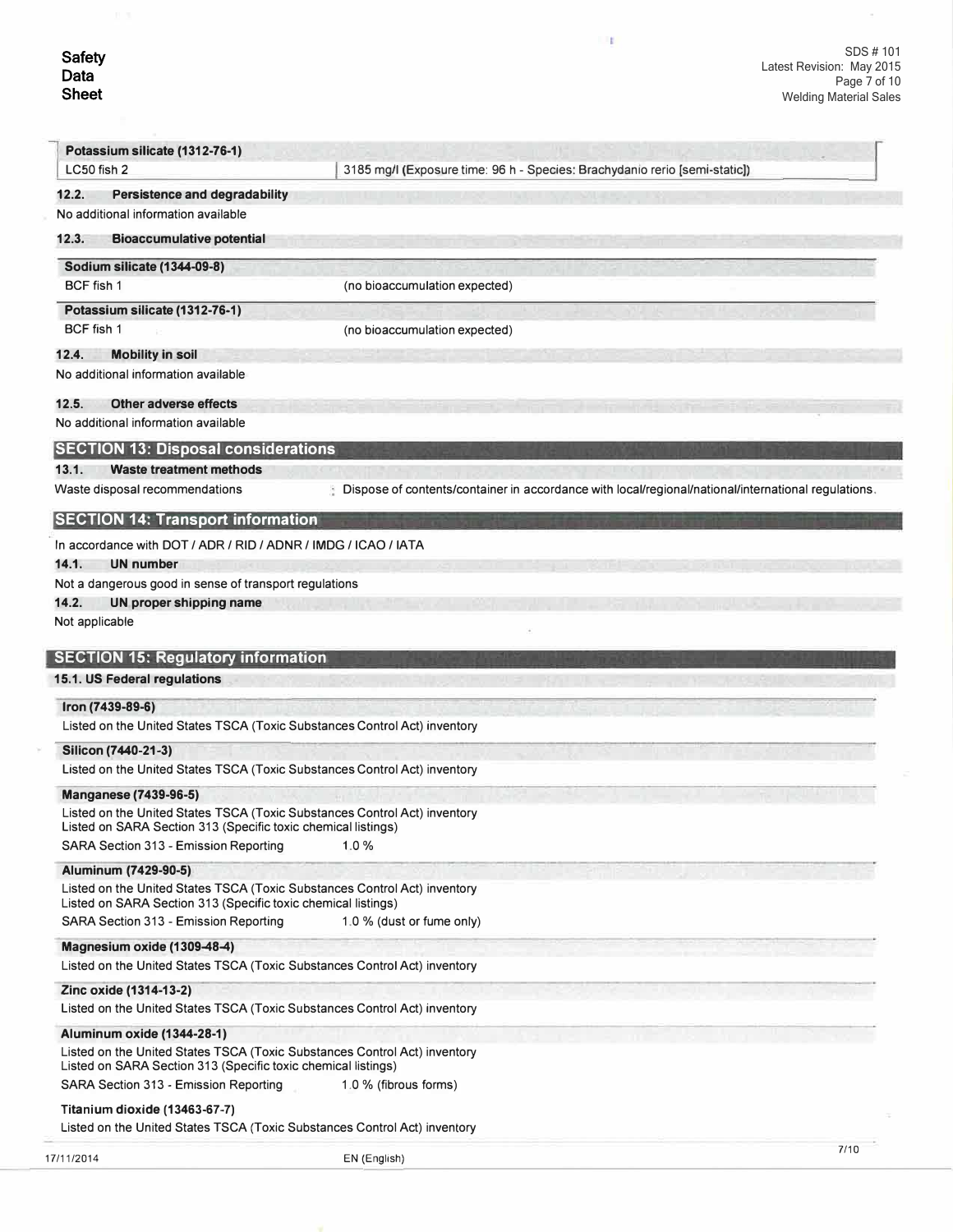

#### **Calclwm carbonate (1317-65-3)**

Listed on the United States TSCA (Toxic Substances Control Act) inventory

## **Sodium silicate (1344-09-8)**

Listed on the United States TSCA (Toxic Substances Control Act) inventory

#### **Quartz (14e08-60-7)**

Listed on the United States TSCA (Toxic Substances Control Act) inventory

## Cellulose (65996-61-4)

Listed on the United States TSCA (Toxic Substances Control Act) inventory

## **Magnesite (546-93-0)**

Listed on the United States TSCA (Toxic Substances Control Act) inventory

## **Mineral silicates (1332-68-7)**

Listed on the United States TSCA (Toxic Substances Control Act) inventory

## **Potassfum carbonate (584-08-7)**

Listed on the United States TSCA (Toxic Substances Control Act) inventory

## **Fluorspar (CaF2) (7789-75-5)**

Listed on the United States TSCA (Toxic Substances Control Act) inventory

## **Potassium silicate (1312-76-1:}**

Listed on the United States TSCA (Toxic Substances Control Act) inventory

## **15.2. US State regulations**

# **Titanium dioxide (13463-67-7)**

| <b>FIGHIUIH QIUAIUC (19409-07-7)</b>                        |                                                                          |                                                                                   |                                                                         |                                      |
|-------------------------------------------------------------|--------------------------------------------------------------------------|-----------------------------------------------------------------------------------|-------------------------------------------------------------------------|--------------------------------------|
| U.S. - California -<br>Proposition 65 -<br>Carcinogens List | U.S. - California -<br>Proposition 65 -<br><b>Developmental Toxicity</b> | U.S. - California -<br>Proposition 65 -<br>Reproductive Toxicity -<br>Female      | U.S. - California -<br>Proposition 65 -<br>Reproductive Toxicity - Male | No significance risk level<br>(NSRL) |
| <b>Yes</b>                                                  |                                                                          |                                                                                   |                                                                         |                                      |
| Quartz (14808-60-7)                                         |                                                                          |                                                                                   |                                                                         |                                      |
| U.S. - California -<br>Proposition 65 -<br>Carcinogens List | U.S. - California -<br>Proposition 65 -<br><b>Developmental Toxicity</b> | U.S. - California -<br>Proposition 65 -<br><b>Reproductive Toxicity</b><br>Female | U.S. - California -<br>Proposition 65 -<br>Reproductive Toxicity - Male | No significance risk level<br>(NSRL) |
| <b>Yes</b>                                                  |                                                                          |                                                                                   |                                                                         |                                      |

#### **Silicon (7440-21-3)**

- U.S. Massachusetts Right To Know List
- U.S. Minnesota Hazardous Substance List
- U.S. New Jersey Right to Know Hazardous Substance List

U.S. - Pennsylvania - RTK (Right to Know) List

## **Manganese (7439-96-5)**

- U.S. Massachusetts Right To Know List
- U.S. Minnesota Hazardous Substance List
- U.S. New Jersey Right to Know Hazardous Substance List
- U.S. Pennsylvania RTK (Right to Know) List

## **Aluminum (7429-90-5)**

- U.S. Massachusetts Right To Know List
- U.S. Minnesota Hazardous Substance List
- U.S. New Jersey Right to Know Hazardous Substance List
- U.S. Pennsylvania RTK (Right to Know) List

## **Magnesium oxide (1309-48-4)**

- U.S. Massachusetts Right To Know List
- U.S. Minnesota Hazardous Substance List
- U.S. New Jersey Right to Know Hazardous Substance List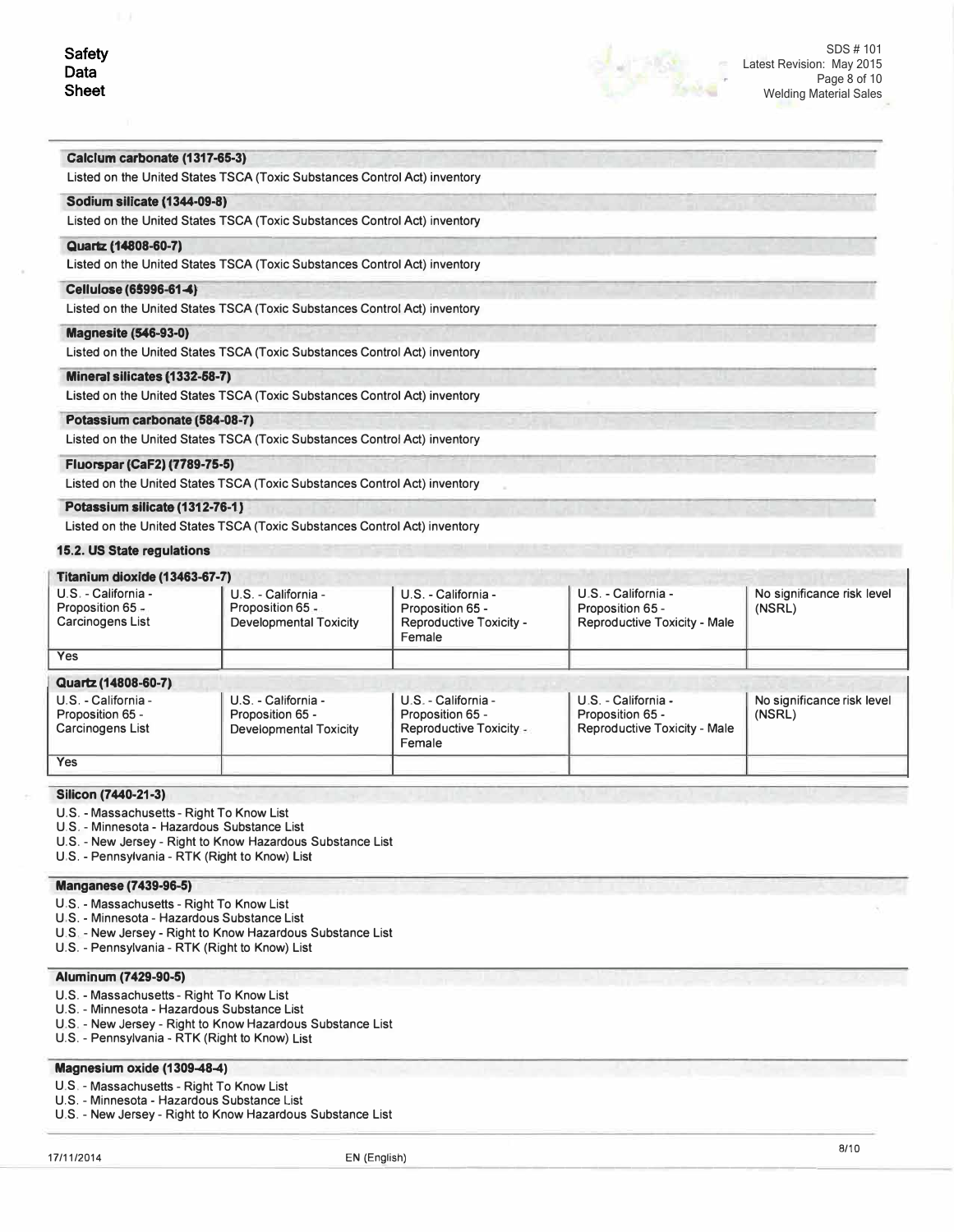## **Magnesium oxide (1309-48-4)**

U.S. - Pennsylvania - RTK (Right to Know) List

#### **Zinc oxide (1314-13-2)**

- U.S. Massachusetts Right To Know List
- U.S. Minnesota Hazardous Substance List
- U.S. New Jersey Right to Know Hazardous Substance List
- U.S. Pennsylvania RTK (Right to Know) List

## **Aiumlnum oxide (1344-28-1)**

- U.S. Massachusetts Right To Know List
- U.S. Minnesota Hazardous Substance List
- U.S. New Jersey Right to Know Hazardous Substance List
- U.S. Pennsylvania RTK (Right to Know) List

#### **Titanium dioxide (13463-67-7)**

- U.S. Massachusetts Right To Know List
- U.S. Minnesota Hazardous Substance List
- U.S. New Jersey Right to Know Hazardous Substance List
- U.S. Pennsylvania RTK (Right to Know) List

#### **Calcium carbonate (1317-65-3)**

- U.S. Massachusetts Right To Know List
- U.S. Minnesota Hazardous Substance List
- U.S. New Jersey Right to Know Hazardous Substance List
- U.S. Pennsylvania RTK (Right to Know) List

## **Quartz (14808-60-7)**

- U.S. Massachusetts Right To Know List
- U.S. Minnesota Hazardous Substance List
- U.S. New Jersey Right to Know Hazardous Substance List
- U.S. Pennsylvania RTK (Right to Know) List

## **Magnesite (546-93-0)**

- U.S. Massachusetts Right To Know List
- U.S. Minnesota Hazardous Substance List
- U.S. New Jersey Right to Know Hazardous Substance List

#### **Mineral silicates (1332-58-7)**

- U.S. Massachusetts Right To Know List
- U.S. Minnesota Hazardous Substance List
- U.S. New Jersey Right to Know Hazardous Substance List
- U.S. Pennsylvania RTK (Right to Know) List

## **SECTION 16: Other information**

Other information We believe that the information contained herein is current as of the date of this SOS. As the condition or methods of use are beyond Raajratna Electrodes Pvt. Ltd. control, Raajratna Electrodes Pvt .Ltd., does not assume any responsibility and expressly disclaim any liability for any use of this material. Information contained herein is believed to be true and accurate but all statements or suggestions are made without any warranty, expressed or implied, regarding the accuracy of the information, the hazard connected with the use of this material or the results to be obtained for use thereof. It is the user's obligation to determine the conditions of safe use of these products.

I.

#### Full text of H-phrases:

| Acute toxicity (inhal.), Category 4                             |  |  |
|-----------------------------------------------------------------|--|--|
| Acute toxicity (oral), Category 4                               |  |  |
| Acute toxicity (oral) Not classified                            |  |  |
| Hazardous to the aquatic environment - AcuteHazard, Category 1  |  |  |
| Hazardous to the aquatic environment - Chronic Hazard, Category |  |  |
| Carcinogenicity, Category 1A                                    |  |  |
| Carcinogenicity, Category 2                                     |  |  |
|                                                                 |  |  |